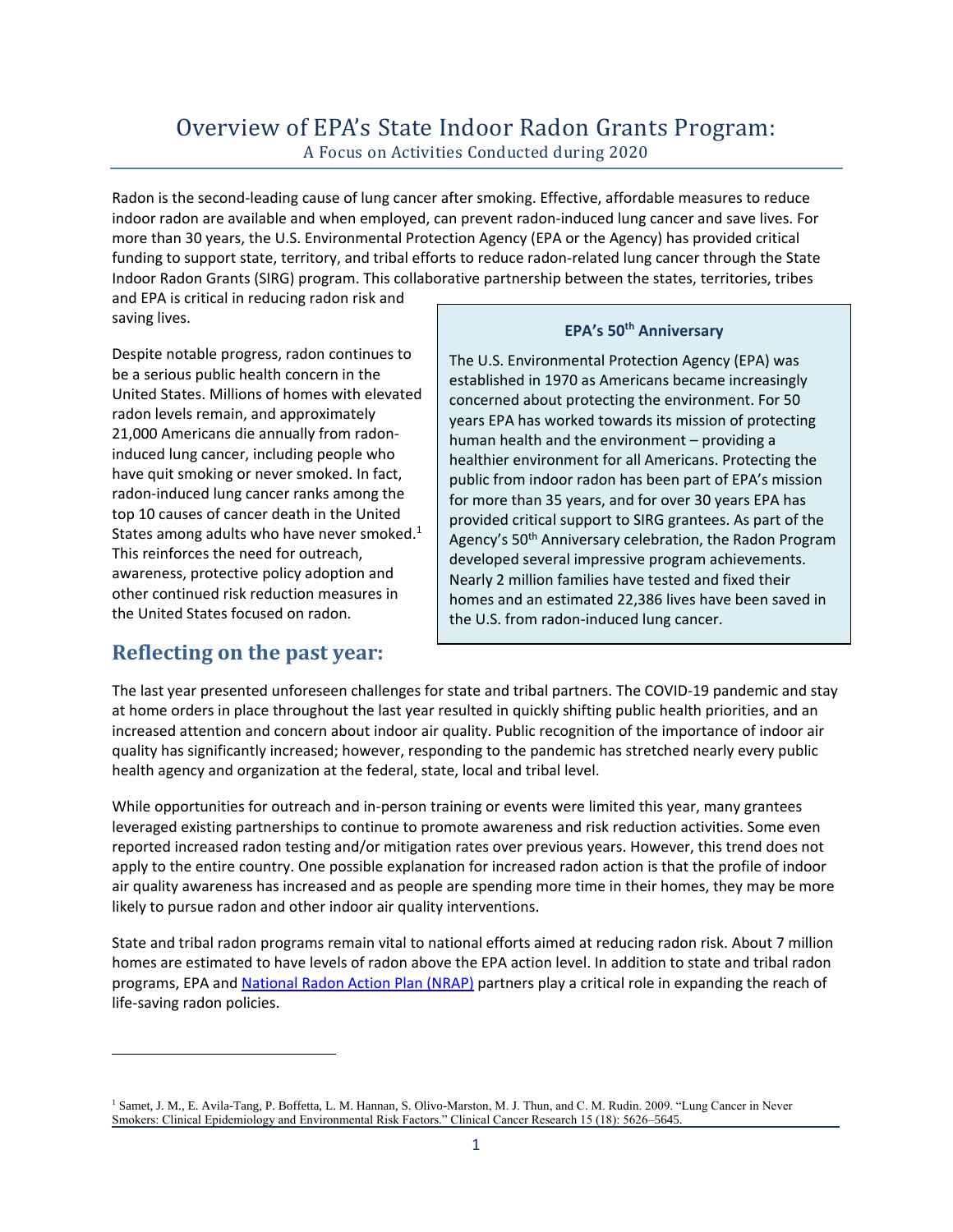Based on the most recent radon-resistant new construction data, 21% of all new single-family home were built with radon-resistant features. EPA estimates that over 130,000 homes with elevated radon levels were mitigated in 2020. <sup>2</sup>

### **Reporting Cycle, Recent Appropriations & Key Reporting Metrics**

This report primarily covers activities conducted during the 2020 SIRG reporting cycle (October 1, 2019 – September 30, 2020) for state and tribal grant recipients. The report is not tied to a particular appropriation; grantees plan and conduct activities during a specified reporting cycle using available funding. Congress

appropriated approximately \$8.051 million to EPA for the SIRG program in FY19 (\$7.789 million after rescission) and level funding in FY20 (\$7.789). In recent years, the SIRG appropriation has been accompanied by Congressional House Report language which continues to reference recommendations for application of SIRG funds in several broad areas (as outlined in House Report 114– 632). 3,4,5

In addition to standard programmatic reporting metrics, states and tribes that received SIRG funding reported this year on work planned or already in progress in six activity areas aligned with EPA's radon-related strategic goals and in response to Congressional direction. Key reporting metrics include:

- 1. Promote awareness about radon exposure to the **medical community**.
- 2. Include radon in **state cancer control plans (CCPs)**.
- 3. Promote radon awareness through **real estate transactions.**
- 4. Test for and remediate radon in **schools** in high-risk radon areas.
- 5. Provide **continuing education (CE) and technical support**.
- 6. Include radon-reduction strategies in **state and local building codes (industry codes)**.

### **EPA's Implementation of the SIRG Program**

The House Report recommendations for the SIRG program were addressed by EPA in the context of the Indoor Radon Abatement Act's statutory priorities. Metrics outlined in the House Report align with EPA's implementation of the SIRG program and the goals of the NRAP to eliminate avoidable radon-induced lung cancer in the United States. The primary aim of EPA's radon program is to protect public health by reducing the risk from radon exposure. The most impactful risk reduction strategies are those that directly result in expanded radon testing of existing homes and buildings, mitigation of high radon levels within those structures, and adoption of building codes that require radon resistant features for new construction. Some state and tribal radon programs have developed databases or systems for tracking radon testing, mitigation, and radon-resistant new construction building data for various building types including residential housing, multi-family housing, and schools.

#### **[HUD Multifamily Loan Program Update](https://www.hud.gov/program_offices/administration/hudclips/guidebooks/hsg-GB4430)**

In December 2020, HUD published an update to the Multifamily Processing Guide (MAP Guide). This document includes comprehensive instruction and requirements for implementing Federal Housing Administration (FHA) mortgage insurance for multifamily housing. The updated MAP Guide improves radon protection in HUDbacked multifamily housing by expanding testing requirements nationwide and is now aligned with current voluntary consensus standards, including a requirement to document radon service provider credentials.

<sup>2</sup> Home Innovation Research Labs, December 2020. *Annual Builders Practices Survey*: *Radon Resistant Construction Practices in New Homes, 2019*.

<sup>&</sup>lt;sup>3</sup> House Report, 114-632[. https://www.congress.gov/114/crpt/hrpt632/CRPT-114hrpt632.pdf.](https://www.congress.gov/114/crpt/hrpt632/CRPT-114hrpt632.pdf)

<sup>&</sup>lt;sup>4</sup> House Report, 115-238[. https://www.congress.gov/115/crpt/hrpt238/CRPT-115hrpt238.pdf.](https://www.congress.gov/115/crpt/hrpt238/CRPT-115hrpt238.pdf)

<sup>5</sup> House Report 115-765[. https://www.congress.gov/115/crpt/hrpt765/CRPT-115hrpt765.pdf.](https://www.congress.gov/115/crpt/hrpt765/CRPT-115hrpt765.pdf)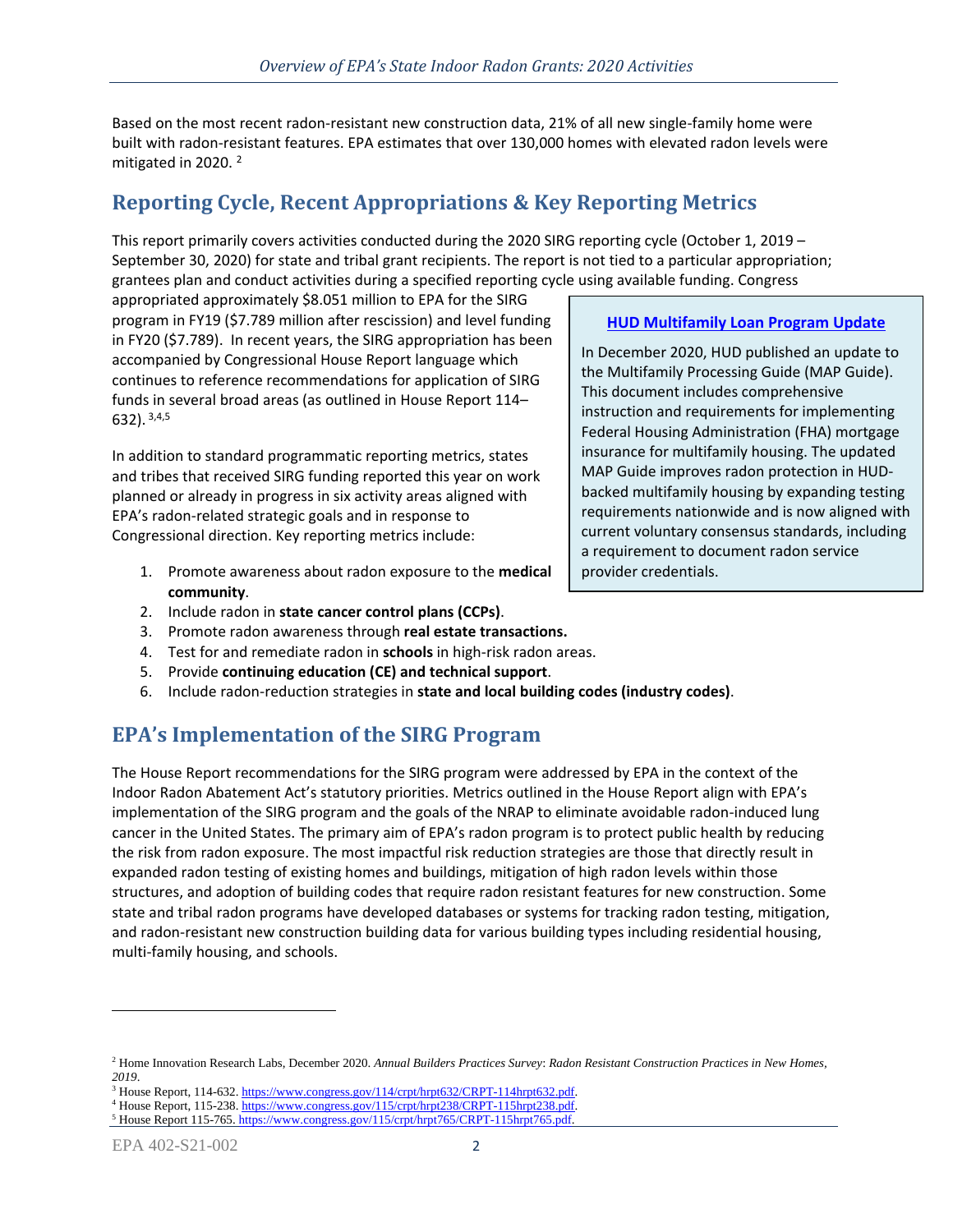# **Expanding Coverage and Assisting Underserved Communities**

EPA continues to look for opportunities to assist underserved communities through state and tribal radon grants. In 2020, EPA awarded new radon grants to several tribes, including: the St. Croix Chippewa Indians of Wisconsin, the Keewenaw Bay Indian Community, the Spokane Tribe of Indians and the Nez Perce Tribe. In addition, the Aroostook Band of Micmacs was awarded funding as part of one region's rotating tribal radon grant allocation. In some regions, states have partnered with tribes to provide funding/resources and collaborate on specific projects (e.g. radon testing and demonstration projects). The last section of this report focuses on success stories from state and tribal grantees. Several success stories outlined in the last section of this report highlight the work grantees are doing to expand access and coverage of radon programs to include tribal communities. These include a partnership between the Wisconsin Department of Health and the Oneida Nation to increase radon testing and New Mexico's Cancer Plan which focuses on promoting environmental equity and incorporates a specific section addressing cancer risks in tribal communities.

Several additional grantee success stories demonstrate a commitment to assisting underserved communities including, Colorado's Low-Income Mitigation Assistance Program, Minnesota's Radon Disparities Project, and Connecticut's Radon Awareness component of Community Block Grant Training. EPA Regional Radon Coordinators play a primary role in engaging their state and tribal governments to conduct outreach and risk reduction activities among underserved populations.

Finally, EPA and NRAP partners, as part of their shared goal to eliminate radon-induced lung cancer in the United States, continue to identify strategies and targeted interventions at a national level that have the potential to reduce risk and health disparities related to radon. This work is grounded in broadening awareness of risk, expanding access to radon services, and advancing radon risk reduction through housing finance and building codes.

# **Overall Findings**

State and tribal radon programs are making progress in implementing Congressional direction to the Agency with regard to use of SIRG funds. In the 2020 SIRG reporting cycle, EPA received SIRG reports from 48 states and tribes. EPA examined the planned and in-progress activities and coded them into three categories. If a state or tribe had achieved actions with high potential for risk reduction, the response was coded as "primary." Actions that seek to keep the public aware and informed about the risks of radon but may not directly lead to risk reduction were coded as "secondary." If no plans had been made within a certain area, the response was coded as "not applicable." Building on work initiated or accomplished in previous years, EPA found that nearly every grantee was addressing at least one component of Congressional direction, and in many cases several components, through activities that represent "primary actions" and opportunities for risk reduction**. The summary of the states' and tribes' responses tells a powerful story of risk reduction using SIRG funds in alignment with Congressional direction.**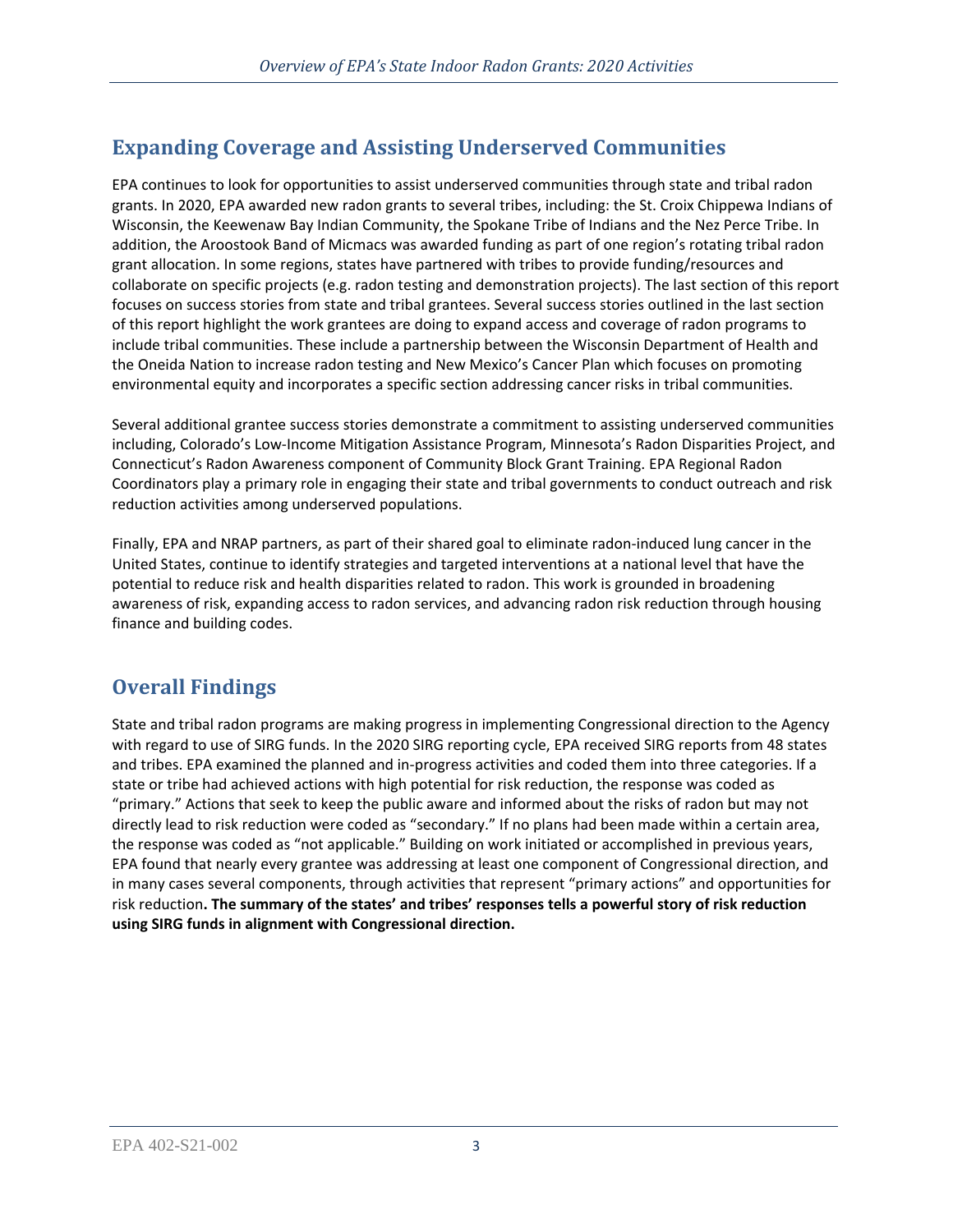

### **Figure 1: Map of states, territories, and tribes with SIRG-funding in FY19 and FY20<sup>6</sup>**

### *Key Take-Aways*

- 45 of the 47 states (including the District of Columbia) and three of the five tribes expected to report for the 2020 reporting cycle submitted information on planned and conducted activities.
- 65% of grantees (31 out of 48) implemented primary actions aimed at reducing radon exposure through code adoption and/or policy.
- 75% of grantees (36 out of 48) implemented primary actions related to real estate transactions, including training real estate professionals, reporting total number of homes tested and/or mitigated and various other real estate related activities.

<sup>6</sup> To ensure broad representation, this map also shows non-funded states, territories, and tribes. Several tribal grantees (funded between FY16 – FY20) that may not have received funding during the most recent reporting cycle are included on the map. Depending on regional allocations tribal funding may rotate among tribes from year to year, and sometimes risk reduction work in states, territories, and tribes continues even in the absence of funding or through carry-over funds.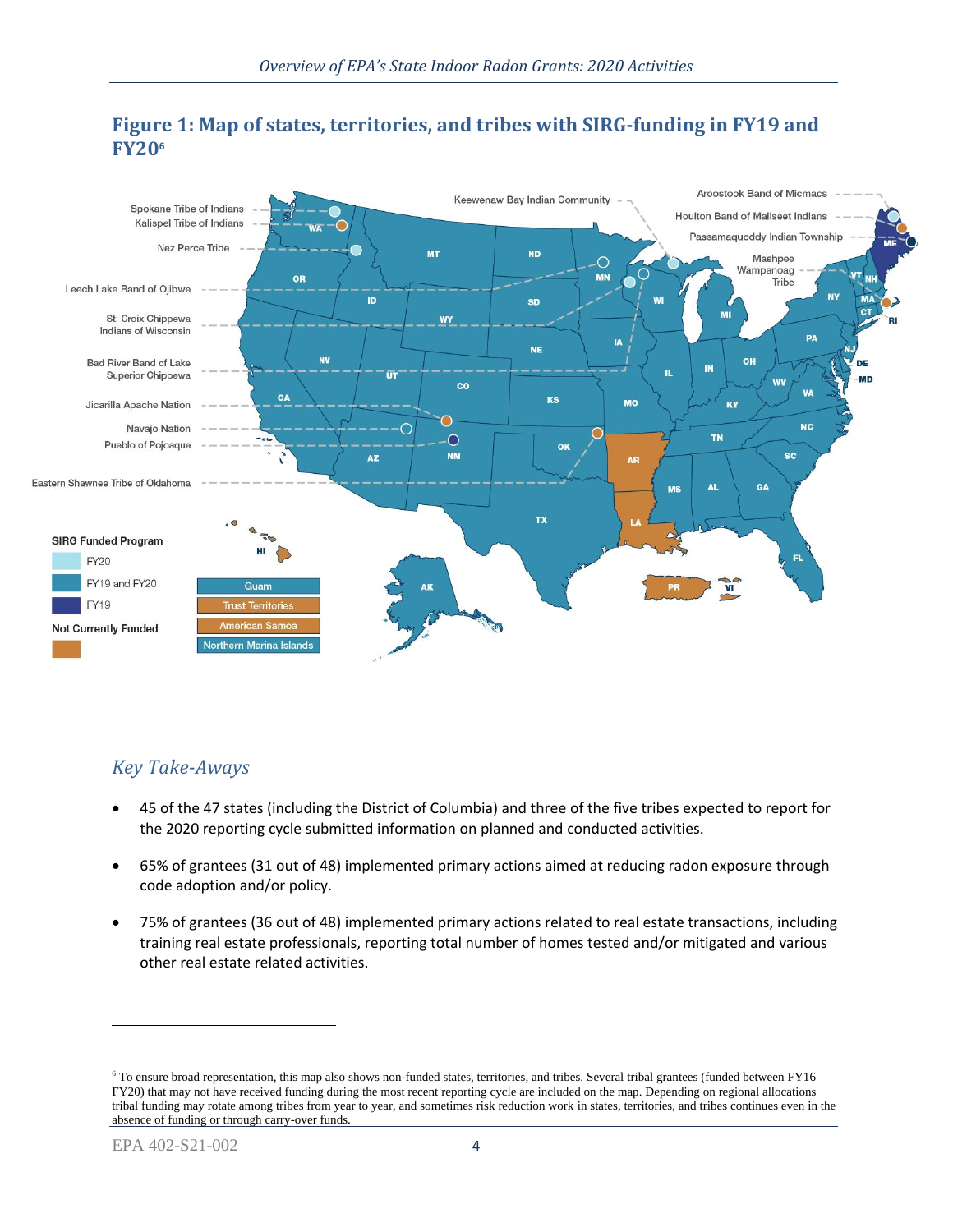- 85% of grantees (41 out of 48) implemented activities to address radon in schools. For some grantees this included developing proposed rules or implementing state regulations focused on radon testing and mitigation in schools and daycares.
- States continue to leverage opportunities to collaborate with cancer control coalitions and update cancer control plans, resulting in 69% (35 out of 51) of all state cancer control plans addressing radon. Across the country, nearly 63% (32 out of 51) of all state cancer control plans include specific objectives and/or strategies aimed at reducing radon risk.
- Several tribal communities (not current grantees) also address radon in their cancer control plans including: the Alaskan Tribal Health System, the Cherokee Nation, and the American Indian Cancer Foundation.



### **Figure 2: Graph Highlighting States and Tribes Undertaking Actions to Reduce Radon Exposure Risk**

# **Spotlight: Successful Approaches for Reducing Radon Risk**

This section showcases examples of activities funded in part by EPA's SIRG program, that states and tribes are undertaking in alignment with the key reporting metrics.

#### **Education and outreach to the medical community:**

• Prior to this reporting cycle, **Minnesota** administered a survey of health professionals to gauge their understanding and perspectives on radon. The survey results are helping guide the development of a plan to increase radon outreach and partnerships with medical care providers. Minnesota is currently implementing aspects of this work plan and used survey data to inform best methods for radon education outreach to medical care providers.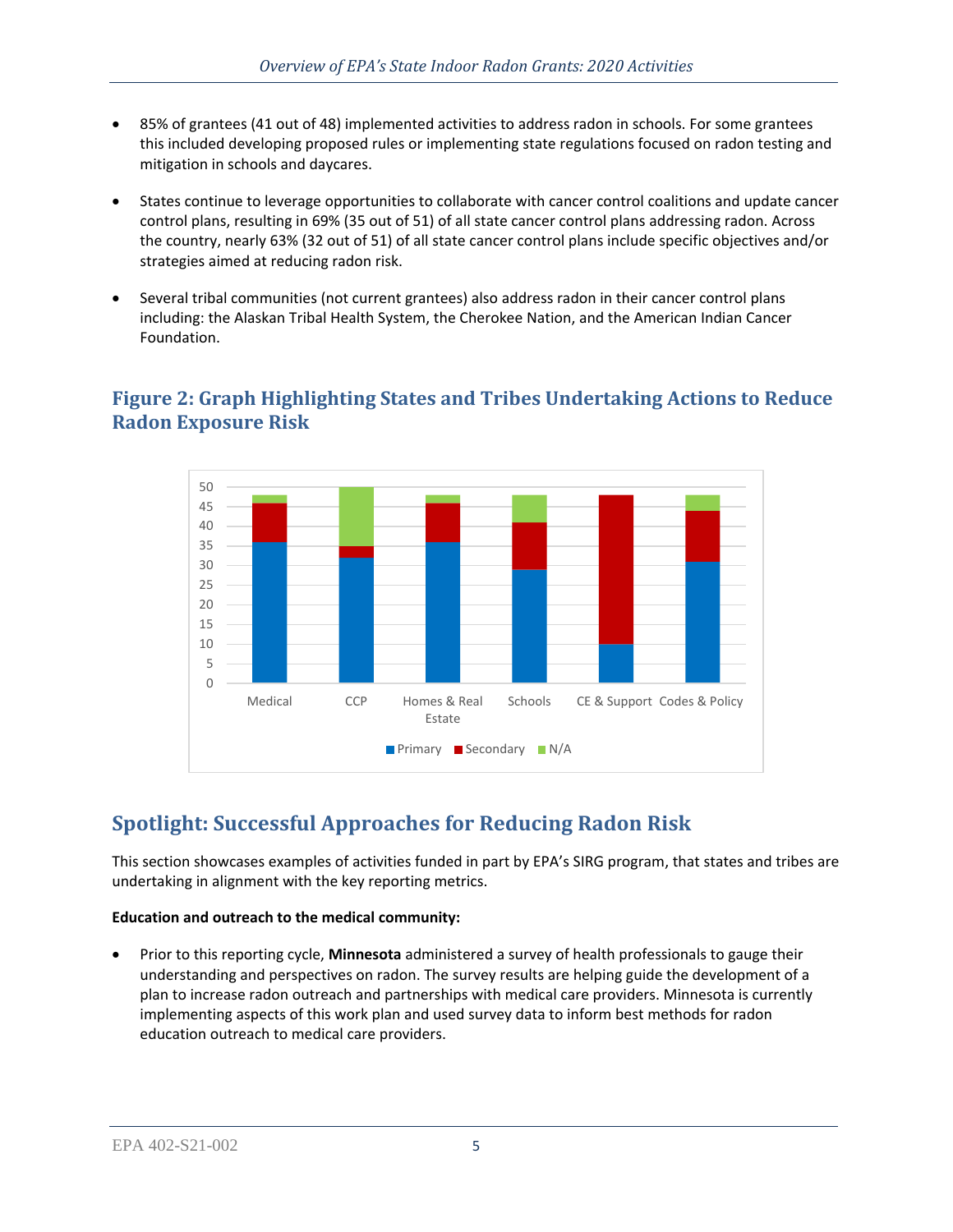- The **Oregon** Radon Awareness Program (ORAP) participated in a radon focused podcast for "Air Health Our Health." The podcast aims to educate lung and ICU doctors on the correlations between healthy air, healthy people, and a healthy economy. The podcast covered health risks associated with exposure to radon above the EPA action level, interaction between tobacco smoke and radon, ways to test your home for radon, how to mitigate high radon results and what schools districts are doing to identify and address radon in schools.
- In advance of National Radon Action Month (January) in 2020, the **Wisconsin** Medical Journal featured two articles, including the cover story, focused on radon. The first article, written by a physician, encouraged health professionals to educate patients about radon and advocate for risk reduction strategies that may prevent radon-induced lung cancer, such as increased testing and mitigations in public buildings, especially schools.<sup>7</sup> The second article, developed in partnership with several members of the Wisconsin Department of Health Services, the University of Wisconsin School of Medicine and Public Health and other stakeholders, was a research study designed to assess radon testing and mitigation practices among homeowners, landlords, and school districts in Wisconsin.<sup>8</sup>
- The University of **Georgia** (UGA) Radon Program developed a relationship with a primary care physician who is engaged in distributing radon test kits to patients. During this reporting period, the UGA Radon Program taught a radon education class to the physician's patients and medical staff to expand outreach and boost testing in the community. Many of the patients and medical professionals who attended the class committed to testing their homes after learning more about radon.
- The **Vermont** Radon Program and the Vermont Environmental Public Health Tracking Program submitted radon testing and mitigation data to the CDC Environmental Health Tracking Network for the first time in Spring 2020.

### **Inclusion of radon in state cancer control plans:**

- The **New Mexico** Cancer Control Plan 2020 2024, includes specific radon risk reduction strategies and objectives for the first time. Specific strategies include educating a variety of stakeholders about the risk of radon-induced lung cancer and the benefits of radon testing and radon-resistant new construction. Other strategies focus on promoting environmental equity through radon testing and mitigation programs, and outreach to under-served communities. In addition, a separate section focuses on cancer prevention in tribal communities, the **New Mexico Cancer Plan in Native American Communities**. This companion document also incorporates radon strategies and represents a unique and comprehensive approach to ensuring the diverse needs of residents have been thoughtfully considered.
- The **Florida** Radon Program proposed new language for the state's cancer control plan, which now includes a section devoted to radon risk reduction. The Florida Cancer Plan 2020 – 2025 outlines specific radon related objectives to work towards over the next five years, including increasing the number of local jurisdictions that have adopted radon resistant construction standards, increasing the number of annual radon tests completed as part of real estate transactions to 7,500, and achieve approximately 1,400 annual radon mitigations. The state radon program indicates that tracking these measures will help the state radon program assess and determine the impact radon outreach and education has on the citizens of Florida and medical communities.

<sup>7</sup> Wisconsin Medical Journal. 2019;118(4):155. Available at:<https://wmjonline.org/118no4/schrager/> <sup>8</sup> Wisconsin Medical Journal. 2019; 118(4):169-176. Available at[: https://wmjonline.org/118no4/denu/](https://wmjonline.org/118no4/denu/)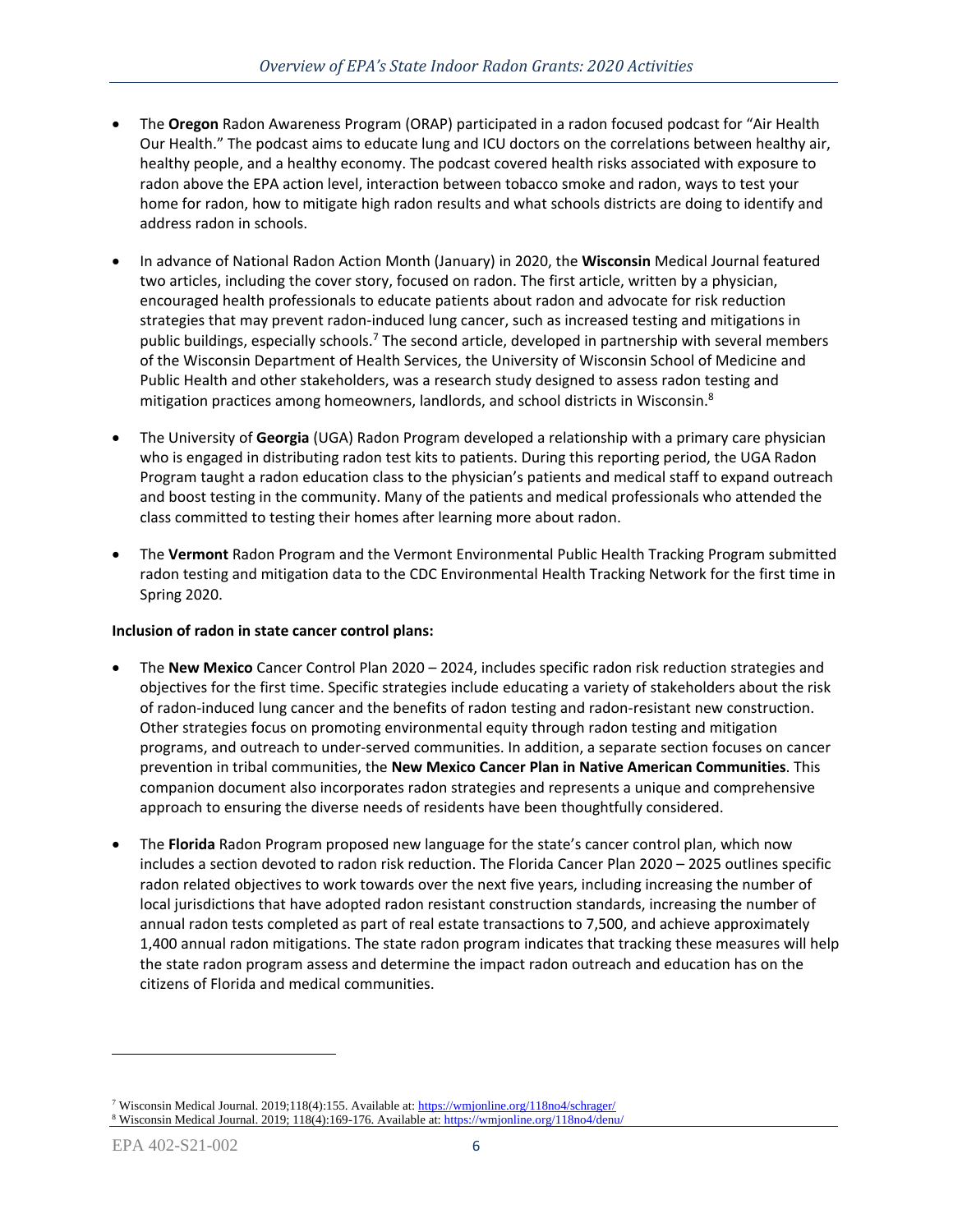• The **Michigan** Radon Program, operated by the state's Department of Environment, Great Lakes, and Energy (EGLE) has created a partnership with the Michigan Department of Health and Human Services to collaborate on ways to reduce the lung cancer burden in Michigan. Through this partnership, the state radon program has been included in drafting and developing the next version of the state's cancer control plan and a new objective to increase the use of radon-resistant new construction techniques was approved by the Michigan Cancer Consortium for the 2021-2030 Michigan Cancer Plan. One of the specific strategies identified to reach this goal is to expand the adoption of Michigan Residential Building Code Appendix F: Radon Control Methods.

### **Testing and remediation of schools in high-risk radon areas:**

- The **Utah** Radon Program engaged with several school districts throughout the state encouraging them to require radon testing in schools. The state radon program worked with the Granite School District to train maintenance personnel on testing schools for radon. In collaboration with the Salt Lake City School District, two schools were tested, and a testing plan was developed targeting six to eight schools for testing annually with resting occurring every five years. The radon program continues to work with the Canyons School District on testing and incorporating radon-resistant new construction techniques, and partnering with three additional school districts (Nebo, Alpine, and Provo) where the state has assisted with school testing.
- During the reporting period, the **Washington** Radon Program sent out approximately 176 free radon test kits to home-based childcare centers throughout the state and supported two facilities with mitigation technical assistance. By testing and mitigating home-based childcare centers, the state is working towards lowering potential radon exposure for children and families currently attending day care or living in those homes. This project is ongoing, and the state is working to establish a similar project for schools throughout the state in the future.
- As part of **Connecticut's** Department of Education indoor air quality requirements, public schools hire qualified professionals to test and mitigate radon. Summary data is reported to the Connecticut Department of Public Health (CT DPH) Radon Program and housed in a surveillance system. The data was used to develop the Connecticut Public School Radon Awareness Project, which identified 78 schools across the state with radon mitigation systems. Courtesy school site visits were conducted to determine if the mitigation systems complied with the 2014 American National Standards Institute (ANSI)/ American Association of Radon Scientists and Technologists (AARST) standards for radon mitigation in schools. Many of the systems were installed prior to the publication of the standard, and over half (60%) of the radon mitigation systems evaluated in 2019 did not meet the criteria outlined in the standard. Many school facility managers were not aware of the updated ANSI/AARST standards for radon mitigation in schools, demonstrating an important need for continued training and technical assistance.
- **Delaware** adopted its first state regulation requiring radon testing. Radon testing requirements are included in the regulations governing childcare licensure. The state's Office of Child Care Licensing requires testing every 5 years, and mitigation for facilities with elevated radon levels.
- State regulations in **West Virginia** require the Division of Health to perform radon testing in new schools (built in or after 1998) within one year of occupancy and at least once every five years thereafter. In 2020, 81 schools in 26 counties were tested for radon. To date, 339 schools in 54 of 55 counties have been tested. (One county has not had a new school built since 1988.) Several counties which are subgrantees to the state are working to perform radon testing in day care centers.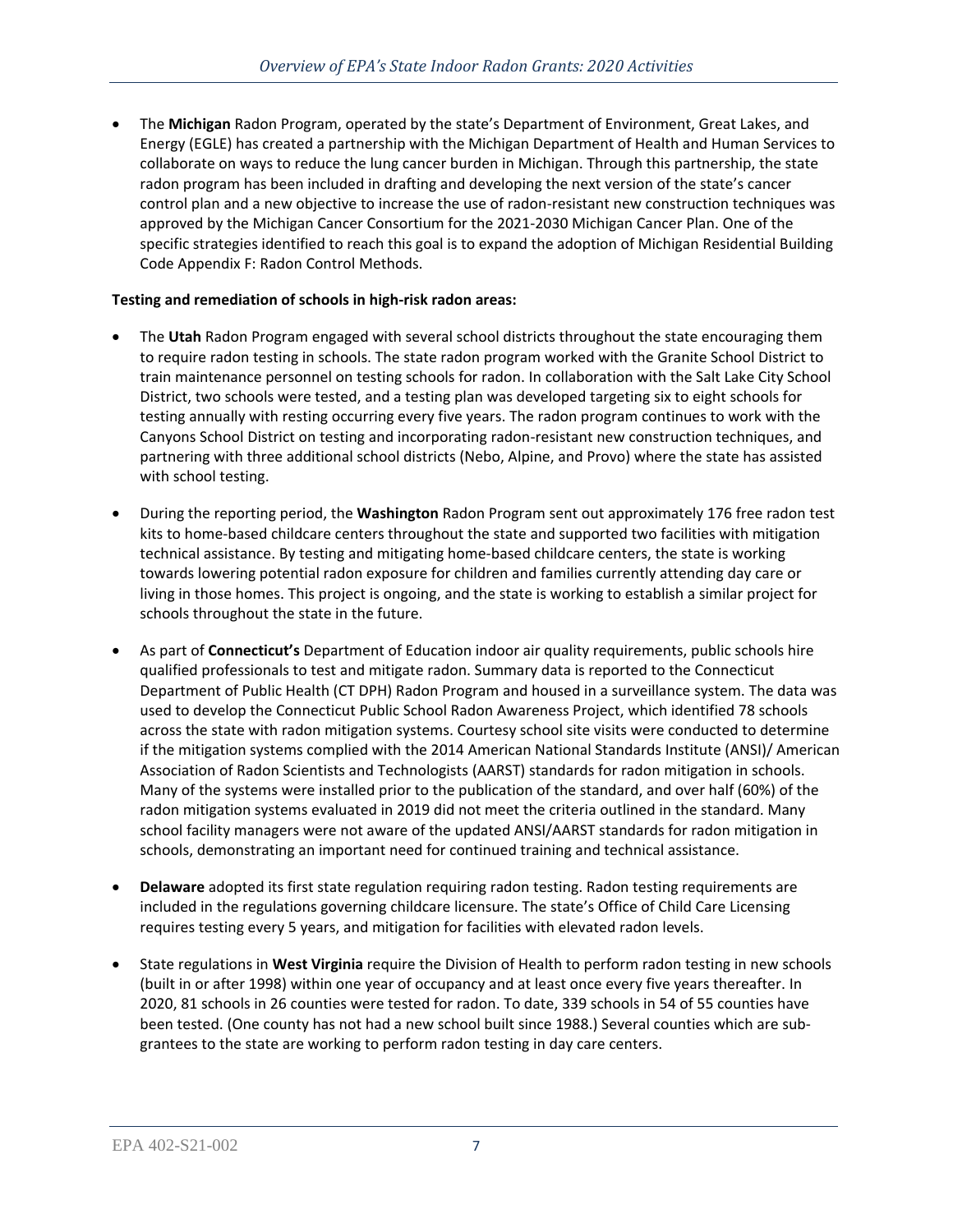#### **Addressing radon in homes and real estate transactions:**

- The **Kentucky** radon program has developed a strong partnership with the state AARST Chapter, and through this collaboration the state was successful in getting approval from the Kentucky Real Estate Commission to add a radon warning statement to the state's residential real estate disclosure form. The warning statement is intended to alert potential homeowners that radon is prevalent throughout the state in varying levels and that all homes and buildings should be tested as part of the real estate process. The Kentucky realtor stakeholder group is supportive of the warning statement.
- After an absence of seven years, the **New Hampshire** Radon Program was reinstated and is working to reestablish relationships with real estate and construction professionals to work more effectively to increase radon testing, radon resistant new construction, and radon mitigations in existing homes. The Radon Program is working to establish a radon test kit program, with the goal of increasing radon testing and awareness and an increased ability to collect radon testing data.
- Two realtor groups in **Nevada**, the Reno/Sparks Association of Realtors, and the Sierra Nevada Realtors, revised their Residential Offer and Acceptance Agreement form to include radon inspection as an option for homebuyers. This is the first time radon inspection has been included, and it is intended to prompt buyers to include radon testing as part of real estate transactions. Although there are no radon-specific laws that require radon testing or the disclosure of radon within the home, the Nevada Radon Education Program (NREP) believes this will prompt homebuyers to ask about radon or seek more information about it.
- The **Pennsylvania** Radon Program is undertaking two important research studies. The first study, in partnership with the University of Kentucky, is designed to determine the willingness of households to pay to avoid radon exposure by analyzing evidence from the housing market. The second study, in partnership with Johns Hopkins University, is aimed at evaluating the effectiveness of radon-resistant new construction and the potential number of lung cancer cases avoided by radon-resistant building codes.

#### **Continuing education and technical support:**

- In partnership with the **Kansas** Radon Program, Kansas State University developed and hosted a series of webinars to keep the radon community engaged and offer a source of virtual continuing education credit to radon technicians. In total, five webinars were developed, covering a broad range of topics including health effects of radon exposure, radon resistant new construction, testing and mitigation options, and radon data available to homeowners.
- The **Tennessee** Radon Program worked with Kansas State University to develop a series of classes designed to educate a variety of professionals. These classes included Radon for Real Estate Professionals, Mitigation for Radon Professionals, and Mitigation for Schools and Large Buildings. Each class was tailored for a specific group of professionals and met the requirements to be counted as continuing education credits.

#### **Adoption of radon-reduction strategies in building codes or state/tribal policy:**

• In **Colorado**, seven additional cities and counties adopted radon-resistant new construction code language. Additionally, 78 homes were mitigated under the Colorado Low Income Mitigation Assistance Program and 2,800 homebuyers were educated about radon through the Colorado Housing and Financial Assistance class for low income home buyers.